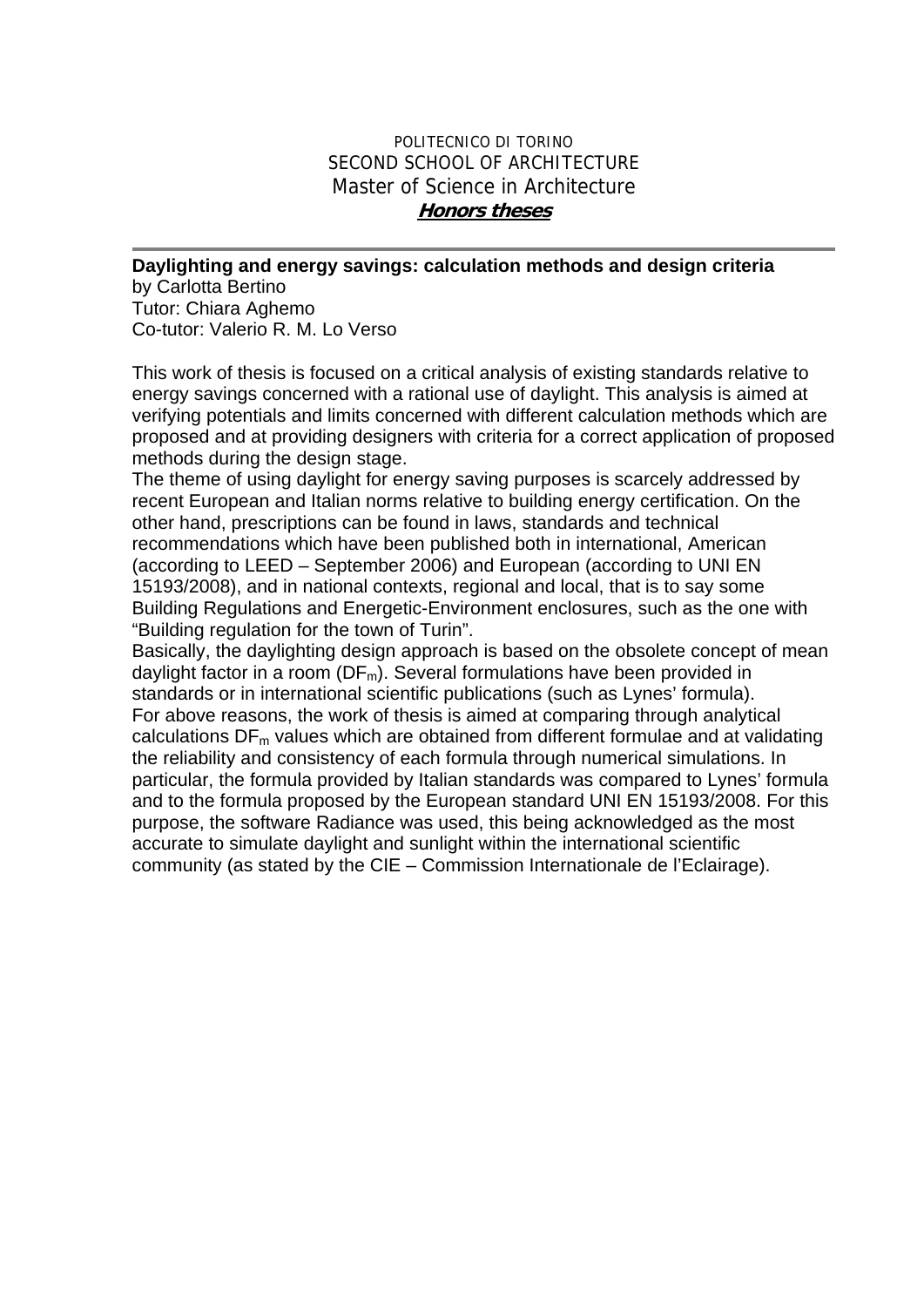As many as 768 case-studies were simulated, different for room sizes, glazing sizes, glazing visible transmittance properties, obstruction angles and external obstruction geometries, shading typologies and geometries (overhang and vertical fins) and albedo reflectance properties.



| Parametri variabili                                                   | Valori                         |    |                                    |             |    |    |          |
|-----------------------------------------------------------------------|--------------------------------|----|------------------------------------|-------------|----|----|----------|
| Fattore di trasmissione luminosa, TL [%]                              | 35                             |    | 75                                 |             |    |    |          |
| Larghezza finestra [-]                                                | Larghezza dell'intera facciata |    | 50% dell'intera facciata, centrata |             |    |    |          |
| Larghezza ambiente [-]                                                | 1.0*Altezza ambiente           |    | 3.6*Altezza ambiente               |             |    |    |          |
| Angolo di cielo [°]                                                   | 90                             | 75 | 60                                 | 45          | 30 | 15 |          |
| Aggetto [-]                                                           | SI                             |    | No                                 |             |    |    |          |
| Mensola verticale [-]                                                 | Si                             |    |                                    | No          |    |    |          |
| Ostruzioni prospicienti [-]                                           | Continue                       |    |                                    | Discontinue |    |    |          |
| Fattore di riflessione luminosa delle<br>ostruzioni e del terreno [%] | 10                             |    | 30                                 |             |    |    |          |
|                                                                       |                                |    |                                    |             |    |    | Tot. 768 |

Representation of urban contexts which were modelled: "continuous" obstructions (to the left) and "discontinuous" obstructions (to the right). A table summarizing all variables used to create the 768 case-studies is also shown

Based on the analyzed standards, a limit concerned with modelling of external obstruction is observed: these are actually characterized through a single "obstruction angle  $\gamma$ " (or through its complimentary "sky angle  $9$ " – see figure 2): this corresponds to an endless continuous obstruction with constant height, without accounting for discontinuous building with different height, which represent the most common urban contexts.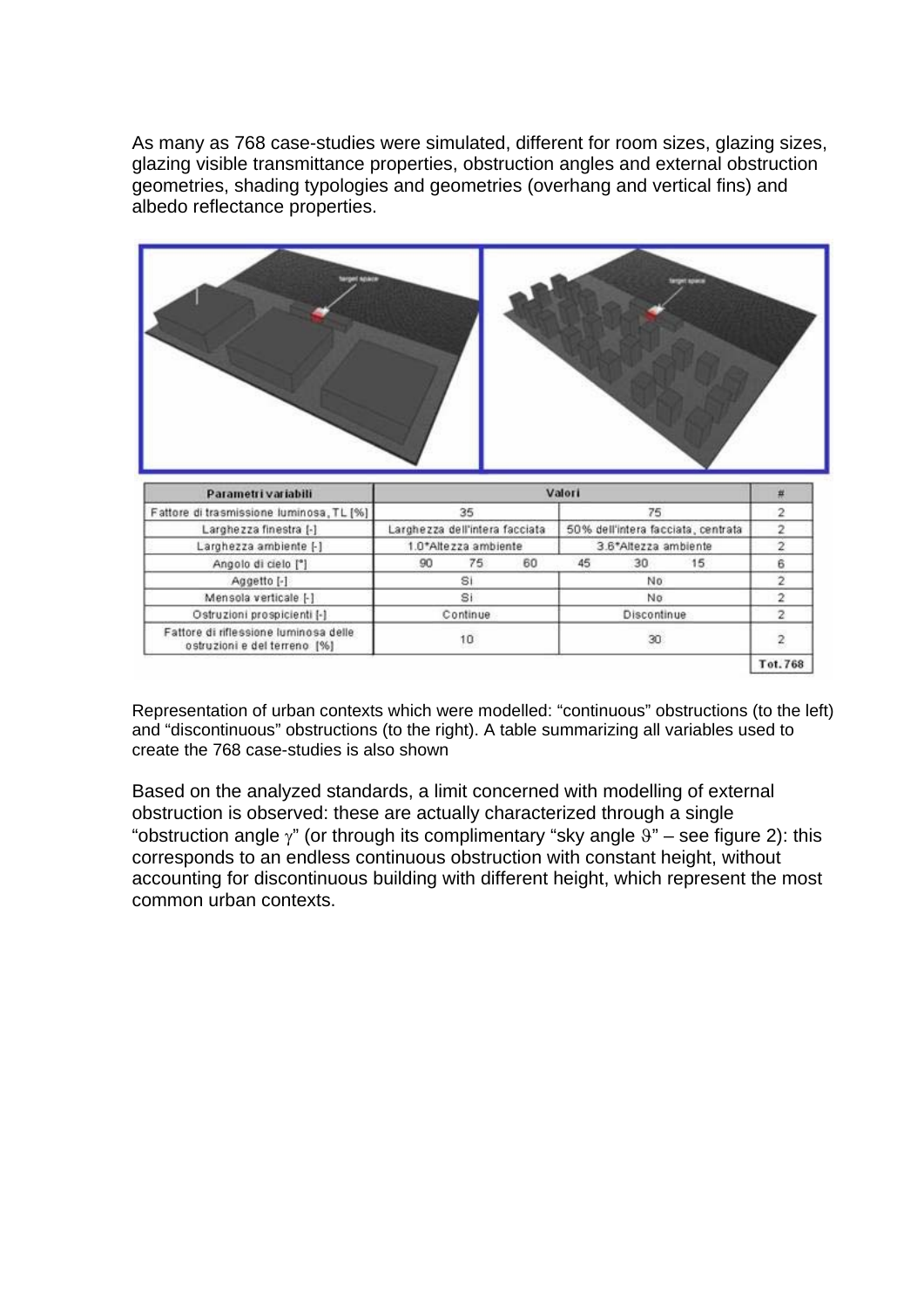|                                                                  | angolo di cielo 9                       |  |
|------------------------------------------------------------------|-----------------------------------------|--|
|                                                                  |                                         |  |
| 'no-sky line'<br>1 architrave<br>angolo della<br>,'no-sky line¶α | $\sim$ angolo di<br>ostruzione $\gamma$ |  |
| <b>n</b> piano di lavoro                                         |                                         |  |
|                                                                  |                                         |  |

Visualization of the "obstruction angle  $\gamma$ " and of the "sky angle  $9$ " for a sample room

Furthermore, many standards do not allow accounting for the simultaneous presence of facing buildings and shading systems, especially when vertical fins are present. For this reason, an alternative calculation method was defined to accurately model external obstructions, based on the use of Waldram diagrams. The proposed method allows determining an "effective sky angle" for facing buildings, overhangs and vertical fins individually or simultaneously present. The method was validated as part of the 768 case-studies.

The simulation results showed which one of the three  $DF_m$  formulations which were analyzed is the most consistent to model situations in presence of only facing obstructions or overhangs or vertical fins or of different combinations of them (figure 3).